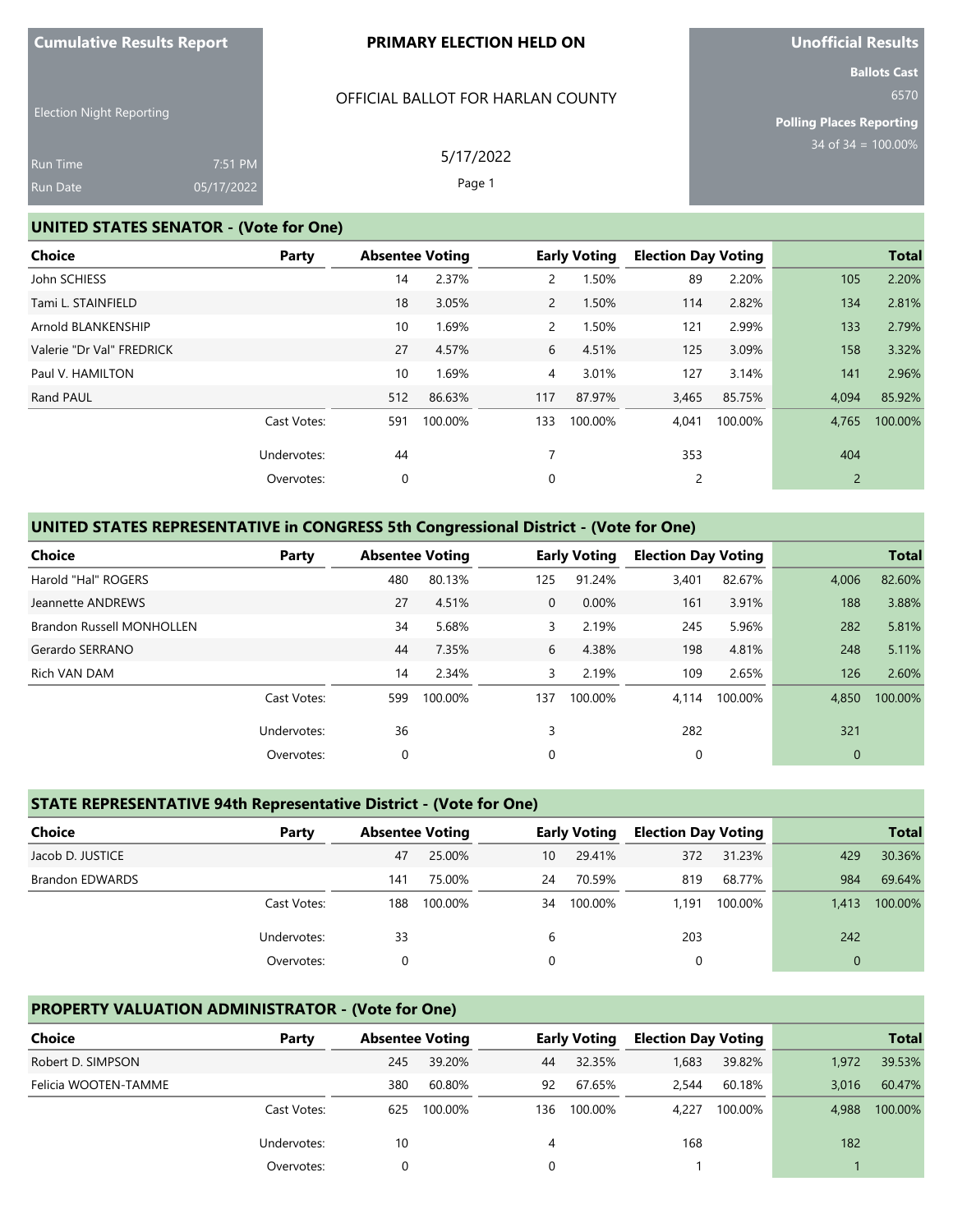| <b>Cumulative Results Report</b> |  |  |
|----------------------------------|--|--|
|----------------------------------|--|--|

Election Night Reporting

## **PRIMARY ELECTION HELD ON**

OFFICIAL BALLOT FOR HARLAN COUNTY

5/17/2022 Page 2

**Unofficial Results**

**Ballots Cast** 6570

## **Polling Places Reporting**

34 of 34 = 100.00%

| <b>Run Time</b> | 7:51 PM    |
|-----------------|------------|
| Run Date        | 05/17/2022 |

## **COUNTY JUDGE/EXECUTIVE - (Vote for One)**

| Choice             | Party       |     | <b>Absentee Voting</b> |          | <b>Early Voting</b> | <b>Election Day Voting</b> |         |       | <b>Total</b> |
|--------------------|-------------|-----|------------------------|----------|---------------------|----------------------------|---------|-------|--------------|
| Darren Pete FARMER |             | 45  | 7.19%                  |          | 5.00%               | 365                        | 8.47%   | 417   | 8.22%        |
| M. "Macky" WYNN    |             | 210 | 33.55%                 | 22       | 15.71%              | 1,315                      | 30.51%  | 1,547 | 30.48%       |
| Dan MOSLEY         |             | 371 | 59.27%                 | 111      | 79.29%              | 2,630                      | 61.02%  | 3.112 | 61.31%       |
|                    | Cast Votes: | 626 | 100.00%                | 140      | 100.00%             | 4,310                      | 100.00% | 5.076 | 100.00%      |
| Undervotes:        |             | 8   |                        | $\Omega$ |                     | 85                         |         | 93    |              |
|                    | Overvotes:  |     |                        | 0        |                     |                            |         |       |              |

## **COUNTY CLERK - (Vote for One)**

| Choice          | Party       |     | <b>Absentee Voting</b> |     | <b>Early Voting</b> |       | <b>Election Day Voting</b> |       | <b>Total</b> |
|-----------------|-------------|-----|------------------------|-----|---------------------|-------|----------------------------|-------|--------------|
| John CLEM JR.   |             | 220 | 36.48%                 | 64  | 52.46%              | .576  | 37.79%                     | 1,860 | 38.00%       |
| Ashley SULLIVAN |             | 383 | 63.52%                 | 58  | 47.54%              | 2,594 | 62.21%                     | 3,035 | 62.00%       |
|                 | Cast Votes: | 603 | 100.00%                | 122 | 100.00%             | 4.170 | 100.00%                    | 4,895 | 100.00%      |
|                 | Undervotes: | 32  |                        | 18  |                     | 224   |                            | 274   |              |
|                 | Overvotes:  | 0   |                        | 0   |                     |       |                            |       |              |

#### **SHERIFF - (Vote for One)**

| <b>Choice</b>            | Party       | <b>Absentee Voting</b> |         | <b>Early Voting</b> |         | <b>Election Day Voting</b> |         | <b>Total</b> |         |
|--------------------------|-------------|------------------------|---------|---------------------|---------|----------------------------|---------|--------------|---------|
| Chris BREWER             |             | 370                    | 58.73%  | 72                  | 52.94%  | 2,492                      | 57.54%  | 2,934        | 57.56%  |
| Leslie E. "Smitty" SMITH |             | 260                    | 41.27%  | 64                  | 47.06%  | 1,839                      | 42.46%  | 2.163        | 42.44%  |
|                          | Cast Votes: | 630                    | 100.00% | 136                 | 100.00% | 4,331                      | 100.00% | 5,097        | 100.00% |
|                          | Undervotes: |                        |         | 4                   |         | 64                         |         | 73           |         |
|                          | Overvotes:  |                        |         |                     |         |                            |         |              |         |

### **JAILER - (Vote for One)**

| Choice                    | Party       | <b>Absentee Voting</b> |         |                | <b>Early Voting</b> | <b>Election Day Voting</b> |         |       | <b>Total</b> |
|---------------------------|-------------|------------------------|---------|----------------|---------------------|----------------------------|---------|-------|--------------|
| <b>Rick JONES</b>         |             | 138                    | 22.44%  | 24             | 17.65%              | 851                        | 20.18%  | 1.013 | 20.39%       |
| <b>B. J. BURKHART</b>     |             | 428                    | 69.59%  | 88             | 64.71%              | 2,694                      | 63.87%  | 3,210 | 64.60%       |
| John Thomas DODD          |             | 34                     | 5.53%   | 20             | 14.71%              | 435                        | 10.31%  | 489   | 9.84%        |
| Lawrence "Stretch" CREECH |             | 15                     | 2.44%   | $\overline{4}$ | 2.94%               | 238                        | 5.64%   | 257   | 5.17%        |
|                           | Cast Votes: | 615                    | 100.00% | 136            | 100.00%             | 4,218                      | 100.00% | 4,969 | 100.00%      |
|                           | Undervotes: | 20                     |         | 4              |                     | 177                        |         | 201   |              |
|                           | Overvotes:  | 0                      |         | 0              |                     |                            |         |       |              |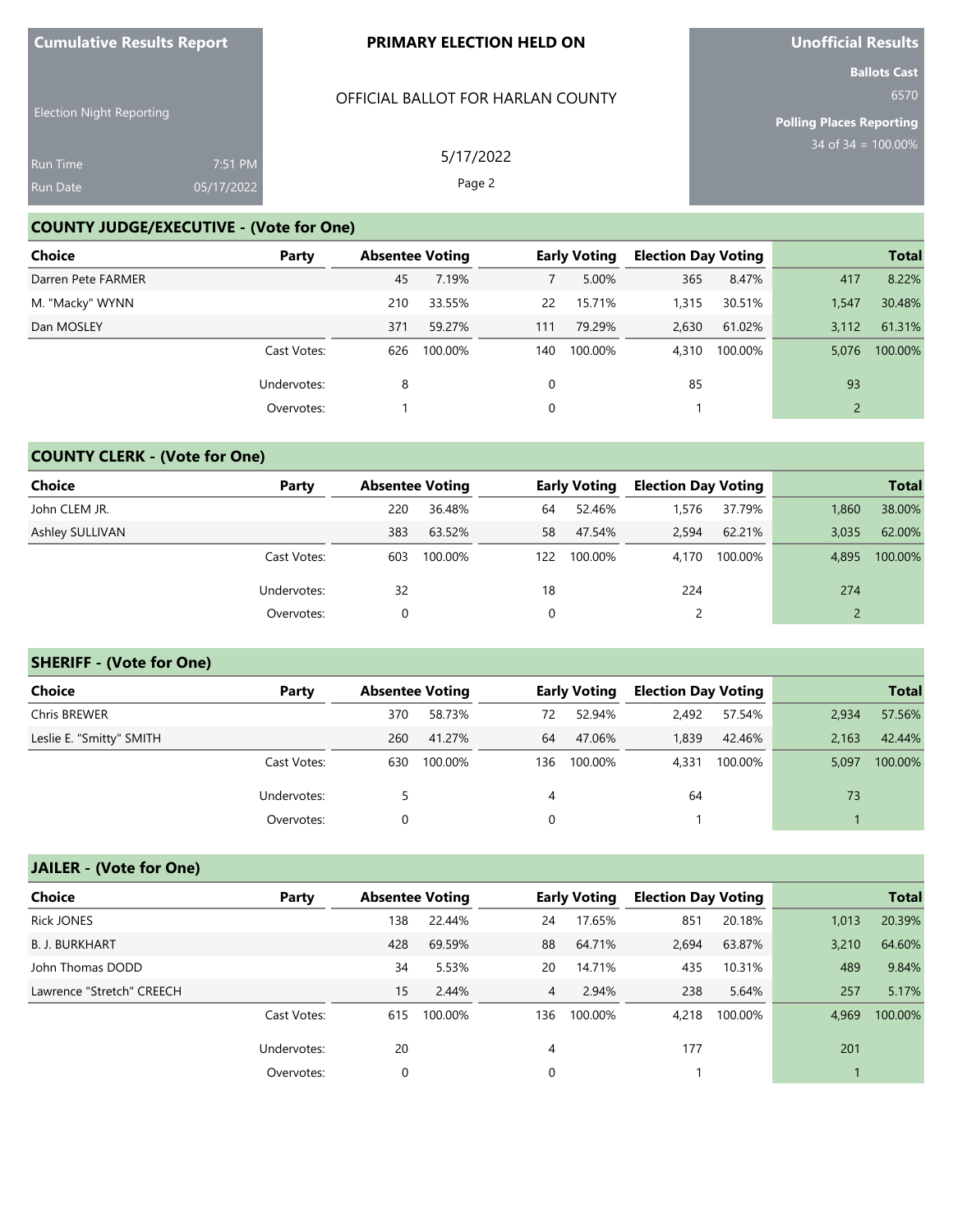## **PRIMARY ELECTION HELD ON**

#### OFFICIAL BALLOT FOR HARLAN COUNTY

5/17/2022 Page 3

Election Night Reporting Run Time

Run Date

# **Unofficial Results**

**Ballots Cast** 6570

**Polling Places Reporting** 34 of 34 = 100.00%

| PM   |  |
|------|--|
| 2022 |  |

### **CORONER - (Vote for One)**

| <b>Choice</b><br>Party |     | <b>Absentee Voting</b> |     | <b>Early Voting</b> |       | <b>Election Day Voting</b> | <b>Total</b> |         |
|------------------------|-----|------------------------|-----|---------------------|-------|----------------------------|--------------|---------|
| John Derrick NOE       | 266 | 44.04%                 | 54  | 41.86%              | 1,600 | 39.63%                     | 1,920        | 40.25%  |
| Joshua L. SHACKLEFORD  | 98  | 16.23%                 | 22  | 17.05%              | 837   | 20.73%                     | 957          | 20.06%  |
| Tommy E. HALL          | 22  | 3.64%                  | 9   | 6.98%               | 258   | 6.39%                      | 289          | 6.06%   |
| Jeffrey L. SAWYERS     | 218 | 36.09%                 | 44  | 34.11%              | 1,342 | 33.24%                     | 1,604        | 33.63%  |
| Cast Votes:            | 604 | 100.00%                | 129 | 100.00%             | 4,037 | 100.00%                    | 4,770        | 100.00% |
| Undervotes:            | 31  |                        | 11  |                     | 359   |                            | 401          |         |
| Overvotes:             | 0   |                        | 0   |                     | 0     |                            | $\mathbf{0}$ |         |

## **MAGISTRATE 1st Magisterial District - (Vote for One)**

 $7:5$ 

| Choice                   | Party       | <b>Absentee Voting</b> |         |                | <b>Early Voting</b> | <b>Election Day Voting</b> |         |              | <b>Total</b> |
|--------------------------|-------------|------------------------|---------|----------------|---------------------|----------------------------|---------|--------------|--------------|
| Reggie RALEIGH           |             | 32                     | 16.84%  | 4              | 9.76%               | 223                        | 21.86%  | 259          | 20.70%       |
| Paul CALDWELL            |             | 43                     | 22.63%  | 14             | 34.15%              | 294                        | 28.82%  | 351          | 28.06%       |
| Clark "Sparky" MIDDLETON |             | 77                     | 40.53%  | 14             | 34.15%              | 357                        | 35.00%  | 448          | 35.81%       |
| Jason COLINGER           |             | 13                     | 6.84%   | $\overline{0}$ | 0.00%               | 37                         | 3.63%   | 50           | 4.00%        |
| <b>Tim HOWARD</b>        |             | 25                     | 13.16%  | 9              | 21.95%              | 109                        | 10.69%  | 143          | 11.43%       |
|                          | Cast Votes: | 190                    | 100.00% | 41             | 100.00%             | 1,020                      | 100.00% | 1,251        | 100.00%      |
|                          | Undervotes: | 0                      |         | $\mathbf 0$    |                     | 3                          |         | 3            |              |
|                          | Overvotes:  | 0                      |         | 0              |                     | 0                          |         | $\mathbf{0}$ |              |

## **CONSTABLE 1st Magisterial District - (Vote for One)**

| <b>Choice</b>          | Party       |     | <b>Absentee Voting</b> |    | <b>Early Voting</b> | <b>Election Day Voting</b> |         |                | <b>Total</b> |
|------------------------|-------------|-----|------------------------|----|---------------------|----------------------------|---------|----------------|--------------|
| Bobby "Hot Rod" GRUBBS |             | 56  | 33.33%                 | 6  | 16.67%              | 315                        | 35.51%  | 377            | 34.56%       |
| Kevin M. DAVIS         |             | 31  | 18.45%                 |    | 19.44%              | 214                        | 24.13%  | 252            | 23.10%       |
| Tony Wayne NOE         |             | 81  | 48.21%                 | 23 | 63.89%              | 358                        | 40.36%  | 462            | 42.35%       |
|                        | Cast Votes: | 168 | 100.00%                | 36 | 100.00%             | 887                        | 100.00% | 1.091          | 100.00%      |
|                        | Undervotes: | 22  |                        | 5  |                     | 136                        |         | 163            |              |
|                        | Overvotes:  | 0   |                        | 0  |                     | 0                          |         | $\overline{0}$ |              |

## **MAGISTRATE 2nd Magisterial District - (Vote for One)**

| Choice            | Party       | <b>Absentee Voting</b> |         |    | <b>Early Voting</b> | <b>Election Day Voting</b> |         |          | <b>Total</b> |
|-------------------|-------------|------------------------|---------|----|---------------------|----------------------------|---------|----------|--------------|
| <b>Bill MOORE</b> |             | 67                     | 54.47%  | 17 | 85.00%              | 554                        | 61.76%  | 638      | 61.35%       |
| Michael NAPIER    |             | 56                     | 45.53%  | 3  | 15.00%              | 343                        | 38.24%  | 402      | 38.65%       |
|                   | Cast Votes: | 123                    | 100.00% | 20 | 100.00%             | 897                        | 100.00% | 1.040    | 100.00%      |
|                   | Undervotes: | 0                      |         |    |                     |                            |         |          |              |
|                   | Overvotes:  | 0                      |         |    |                     | 0                          |         | $\Omega$ |              |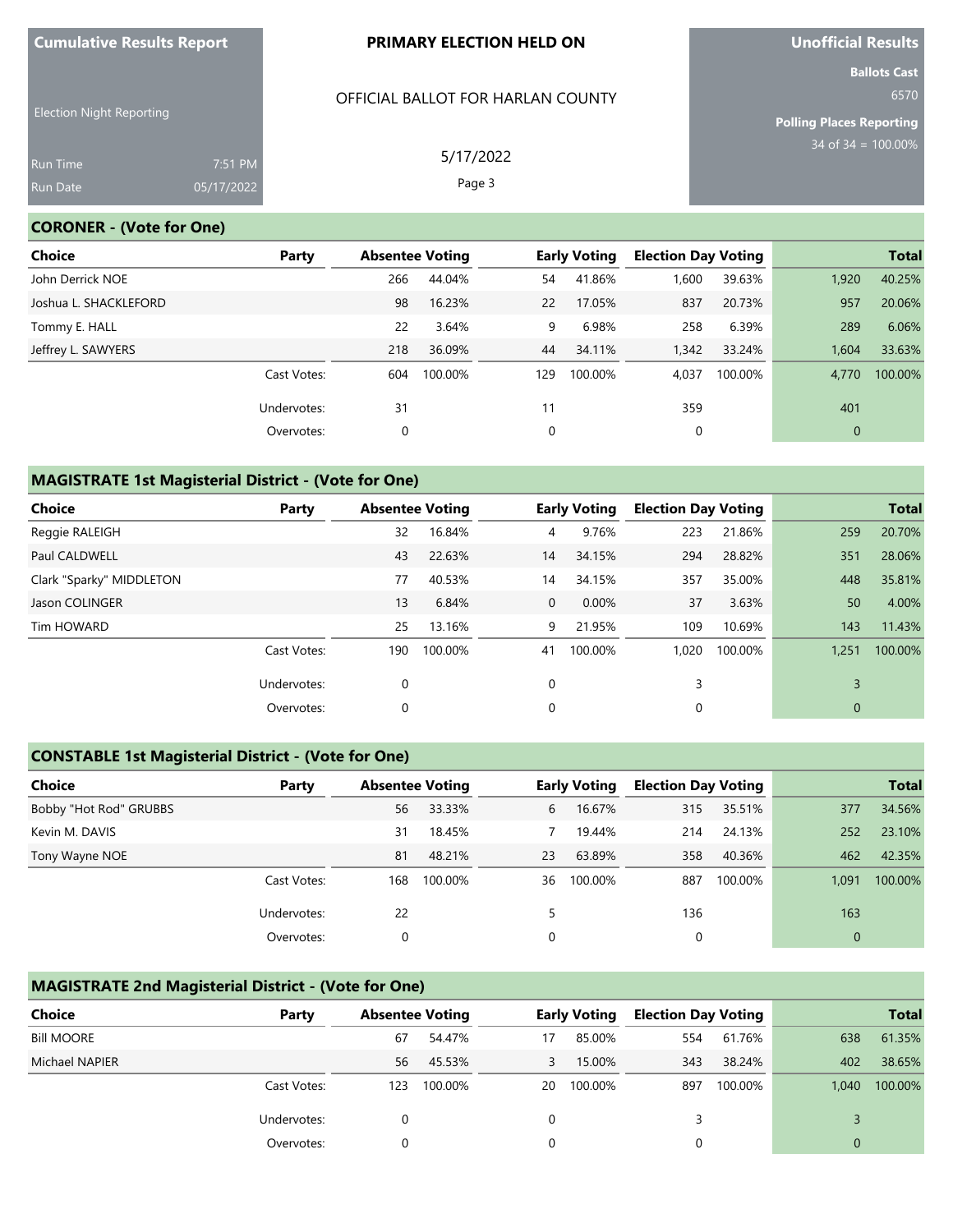| <b>Cumulative Results Report</b> |  |  |
|----------------------------------|--|--|
|----------------------------------|--|--|

## **PRIMARY ELECTION HELD ON**

OFFICIAL BALLOT FOR HARLAN COUNTY

5/17/2022 Page 4

## **Unofficial Results**

**Ballots Cast**

6570

**Polling Places Reporting** 34 of 34 = 100.00%

| <b>Election Night Reporting</b> |            |  |
|---------------------------------|------------|--|
| <b>Run Time</b>                 | 7:51 PM    |  |
| <b>Run Date</b>                 | 05/17/2022 |  |

## **CONSTABLE 2nd Magisterial District - (Vote for One)**

| <b>Choice</b>     | Party       | <b>Absentee Voting</b> |         |    | <b>Early Voting</b> | <b>Election Day Voting</b> |         |              | <b>Total</b> |
|-------------------|-------------|------------------------|---------|----|---------------------|----------------------------|---------|--------------|--------------|
| Scotty MOORE      |             | 100                    | 81.97%  | 19 | 95.00%              | 636                        | 74.74%  | 755          | 76.03%       |
| Gary Wayne PLANCK |             | 22                     | 18.03%  |    | 5.00%               | 215                        | 25.26%  | 238          | 23.97%       |
|                   | Cast Votes: | 122                    | 100.00% | 20 | 100.00%             | 851                        | 100.00% | 993          | 100.00%      |
|                   | Undervotes: |                        |         | 0  |                     | 49                         |         | 50           |              |
|                   | Overvotes:  | $\Omega$               |         | 0  |                     | 0                          |         | $\mathbf{0}$ |              |

### **MAGISTRATE 3rd Magisterial District - (Vote for One)**

| <b>Choice</b>               | Party       | <b>Absentee Voting</b> |         |    | <b>Early Voting</b> | <b>Election Day Voting</b> |         |     | <b>Total</b> |
|-----------------------------|-------------|------------------------|---------|----|---------------------|----------------------------|---------|-----|--------------|
| Paul Louis BROWNING         |             | 27                     | 71.05%  | 24 | 57.14%              | 418                        | 58.71%  | 469 | 59.22%       |
| <b>Tracy Roberts BAILEY</b> |             | 11                     | 28.95%  | 18 | 42.86%              | 294                        | 41.29%  | 323 | 40.78%       |
|                             | Cast Votes: | 38                     | 100.00% | 42 | 100.00%             | 712                        | 100.00% | 792 | 100.00%      |
|                             | Undervotes: |                        |         | 0  |                     |                            |         |     |              |
|                             | Overvotes:  |                        |         | 0  |                     |                            |         |     |              |

## **MAGISTRATE 4th Magisterial District - (Vote for One)**

| <b>Choice</b>     | Party       | <b>Absentee Voting</b> |         |                   | <b>Early Voting</b> | <b>Election Day Voting</b> |         |              | <b>Total</b> |
|-------------------|-------------|------------------------|---------|-------------------|---------------------|----------------------------|---------|--------------|--------------|
| Chris ALLEN       |             | 14                     | 11.20%  |                   | 5.26%               | 69                         | 8.70%   | 84           | 8.96%        |
| Hiram FIELDS      |             | 10                     | 8.00%   |                   | 5.26%               | 97                         | 12.23%  | 108          | 11.53%       |
| Darrell MIDDLETON |             | 16                     | 12.80%  | 5.                | 26.32%              | 123                        | 15.51%  | 144          | 15.37%       |
| Jim RODDY         |             | 85                     | 68.00%  | $12 \overline{ }$ | 63.16%              | 504                        | 63.56%  | 601          | 64.14%       |
|                   | Cast Votes: | 125                    | 100.00% | 19                | 100.00%             | 793                        | 100.00% | 937          | 100.00%      |
|                   | Undervotes: | 0                      |         | 0                 |                     |                            |         | 7            |              |
|                   | Overvotes:  | 0                      |         | 0                 |                     | 0                          |         | $\mathbf{0}$ |              |

## **CONSTABLE 4th Magisterial District - (Vote for One)**

| Choice             | Party       |     | <b>Absentee Voting</b> |                | <b>Early Voting</b> | <b>Election Day Voting</b> |         |                | <b>Total</b> |
|--------------------|-------------|-----|------------------------|----------------|---------------------|----------------------------|---------|----------------|--------------|
| Chris HICKEY       |             | 20  | 17.39%                 | 3              | 15.79%              | 126                        | 17.03%  | 149            | 17.05%       |
| Steven RAY         |             | 51  | 44.35%                 | $\overline{4}$ | 21.05%              | 378                        | 51.08%  | 433            | 49.54%       |
| Larry "Bun" GRUBBS |             | 44  | 38.26%                 | 12             | 63.16%              | 236                        | 31.89%  | 292            | 33.41%       |
|                    | Cast Votes: | 115 | 100.00%                | 19             | 100.00%             | 740                        | 100.00% | 874            | 100.00%      |
|                    | Undervotes: | 10  |                        | 0              |                     | 60                         |         | 70             |              |
|                    | Overvotes:  |     |                        | 0              |                     |                            |         | $\overline{0}$ |              |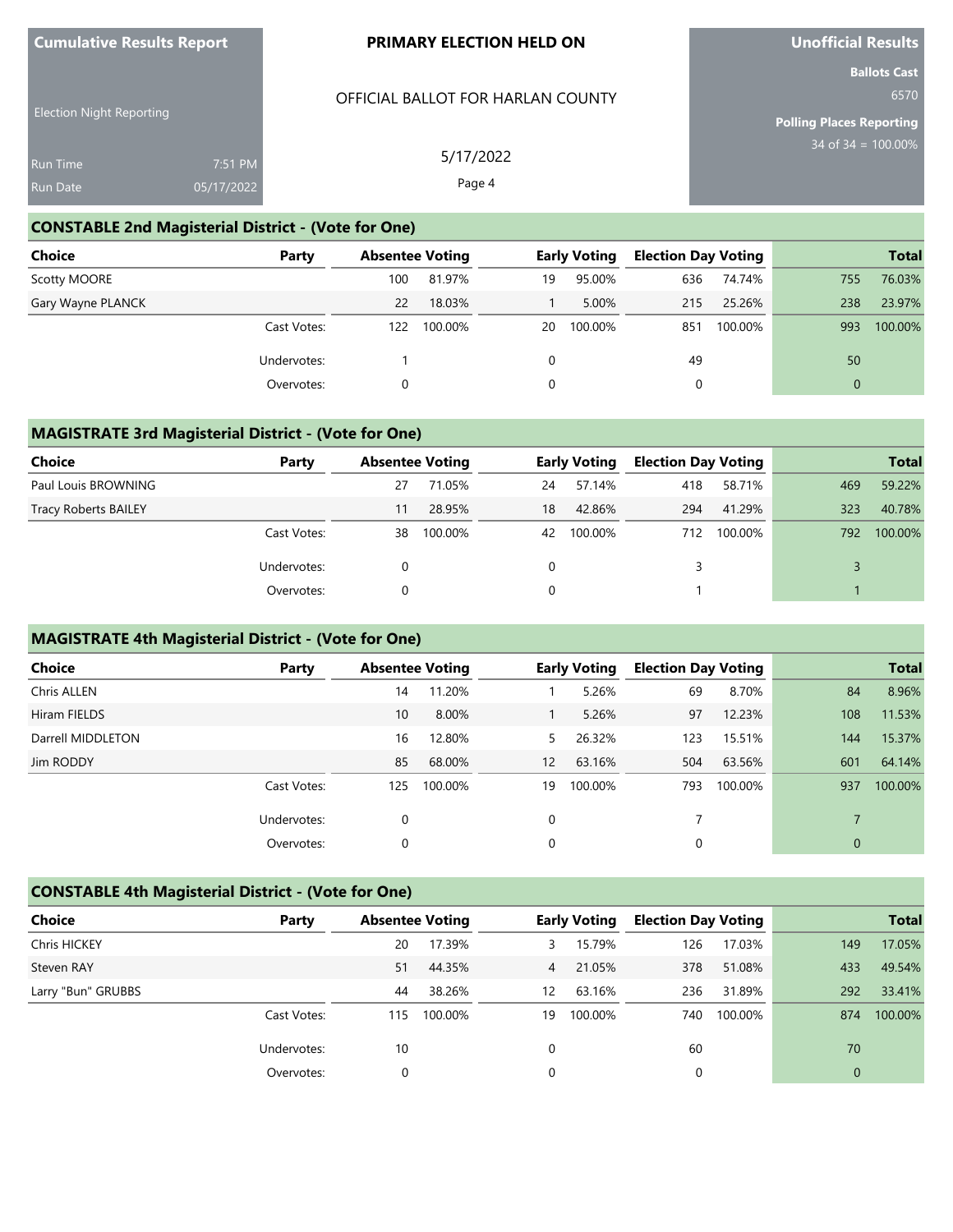Election Night Reporting

### **PRIMARY ELECTION HELD ON**

OFFICIAL BALLOT FOR HARLAN COUNTY

5/17/2022 Page 5

**Unofficial Results**

**Ballots Cast** 6570

**Polling Places Reporting** 34 of 34 = 100.00%

```
Run Time
Run Date
                             7:51 PM
                          05/17/2022
```
## **MAGISTRATE 5th Magisterial District - (Vote for One)**

| <b>Choice</b>             | Party       | <b>Absentee Voting</b> |         |                | <b>Early Voting</b> | <b>Election Day Voting</b> |         |       | <b>Total</b> |
|---------------------------|-------------|------------------------|---------|----------------|---------------------|----------------------------|---------|-------|--------------|
| James F. HOWARD           |             | 79                     | 50.32%  | 11             | 61.11%              | 408                        | 42.95%  | 498   | 44.27%       |
| Dell LONG                 |             | 22                     | 14.01%  | 3              | 16.67%              | 183                        | 19.26%  | 208   | 18.49%       |
| Jordan "Mtn Santa" HOWARD |             | 31                     | 19.75%  | $2^{\circ}$    | 11.11%              | 202                        | 21.26%  | 235   | 20.89%       |
| <b>Delbert STEPHENS</b>   |             | 12                     | 7.64%   |                | 5.56%               | 63                         | 6.63%   | 76    | 6.76%        |
| Kenneth HENSLEY           |             | 10 <sup>°</sup>        | 6.37%   |                | 5.56%               | 81                         | 8.53%   | 92    | 8.18%        |
| Erica HALL                |             | 3                      | 1.91%   | $\overline{0}$ | 0.00%               | 13                         | 1.37%   | 16    | 1.42%        |
|                           | Cast Votes: | 157                    | 100.00% | 18             | 100.00%             | 950                        | 100.00% | 1,125 | 100.00%      |
|                           | Undervotes: | $\overline{c}$         |         | 0              |                     | 6                          |         | 8     |              |
|                           | Overvotes:  | 0                      |         | 0              |                     |                            |         |       |              |
|                           |             |                        |         |                |                     |                            |         |       |              |

## **CONSTABLE 5th Magisterial District - (Vote for One)**

| Choice            | Party       | <b>Absentee Voting</b> |         |    | <b>Early Voting</b> | <b>Election Day Voting</b> |         |              | <b>Total</b> |
|-------------------|-------------|------------------------|---------|----|---------------------|----------------------------|---------|--------------|--------------|
| Robert HAYWOOD    |             | 80                     | 51.61%  | 14 | 82.35%              | 478                        | 52.47%  | 572          | 52.82%       |
| <b>Brian HALE</b> |             | 75                     | 48.39%  | 3  | 17.65%              | 433                        | 47.53%  | 511          | 47.18%       |
|                   | Cast Votes: | 155                    | 100.00% | 17 | 100.00%             | 911                        | 100.00% | 1.083        | 100.00%      |
|                   | Undervotes: | 4                      |         |    |                     | 46                         |         | 51           |              |
|                   | Overvotes:  | 0                      |         |    |                     | 0                          |         | $\mathbf{0}$ |              |

## **UNITED STATES SENATOR - (Vote for One)**

| <b>Choice</b>             | Party       |     | <b>Absentee Voting</b> |                | <b>Early Voting</b> | <b>Election Day Voting</b> |         |                | <b>Total</b> |
|---------------------------|-------------|-----|------------------------|----------------|---------------------|----------------------------|---------|----------------|--------------|
| Joshua Wesley BLANTON SR. |             | 41  | 28.08%                 | 9              | 15.52%              | 280                        | 29.47%  | 330            | 28.60%       |
| Charles BOOKER            |             | 81  | 55.48%                 | 43             | 74.14%              | 439                        | 46.21%  | 563            | 48.79%       |
| Ruth GAO                  |             |     | 4.79%                  | $\overline{2}$ | 3.45%               | 66                         | 6.95%   | 75             | 6.50%        |
| John MERRILL              |             | 17  | 11.64%                 | 4              | 6.90%               | 165                        | 17.37%  | 186            | 16.12%       |
|                           | Cast Votes: | 146 | 100.00%                | 58             | 100.00%             | 950                        | 100.00% | 1.154          | 100.00%      |
|                           | Undervotes: | 19  |                        | 9              |                     | 217                        |         | 245            |              |
|                           | Overvotes:  | 0   |                        | 0              |                     | 0                          |         | $\overline{0}$ |              |

## **COUNTY CLERK - (Vote for One)**

| <b>Choice</b>    | Party       | <b>Absentee Voting</b> |         | <b>Early Voting</b> |         | <b>Election Day Voting</b> |         | <b>Total</b> |         |
|------------------|-------------|------------------------|---------|---------------------|---------|----------------------------|---------|--------------|---------|
| Pamela D. BAILEY |             | 52                     | 32.70%  | 18                  | 26.87%  | 461                        | 40.69%  | 531          | 39.07%  |
| Donna G. HOSKINS |             | 107                    | 67.30%  | 49                  | 73.13%  | 672                        | 59.31%  | 828          | 60.93%  |
|                  | Cast Votes: | 159                    | 100.00% | 67                  | 100.00% | 1.133                      | 100.00% | 1,359        | 100.00% |
|                  | Undervotes: | 6                      |         |                     |         | 34                         |         | 40           |         |
|                  | Overvotes:  | 0                      |         |                     |         | 0                          |         | $\mathbf{0}$ |         |